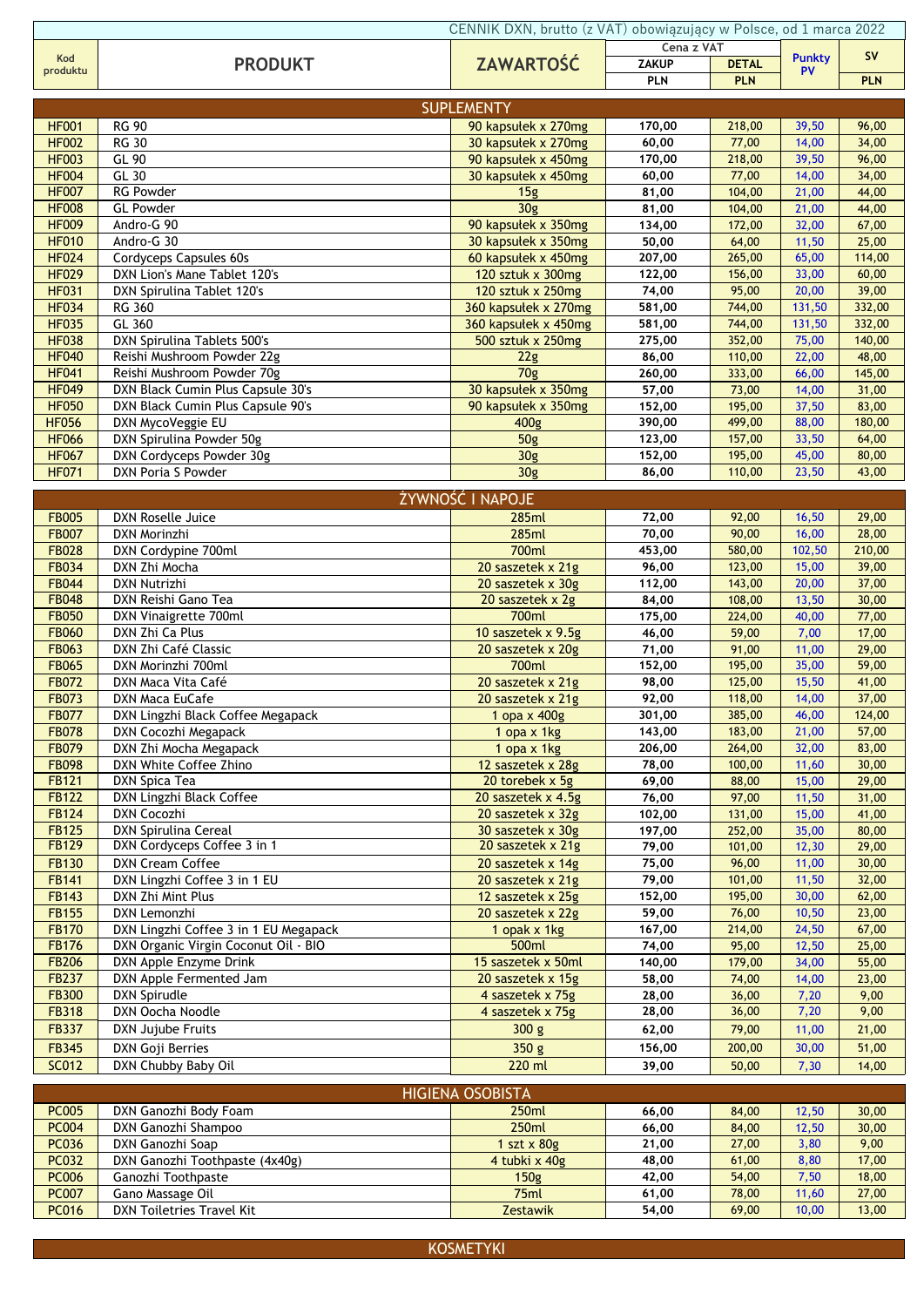|                  | DXN Gempyuri Skin Care Set                             |                     |         |          |        |        |  |
|------------------|--------------------------------------------------------|---------------------|---------|----------|--------|--------|--|
|                  | zestaw zawiera:                                        |                     |         |          |        |        |  |
|                  | SC047 DXN Gempyuri Multi Massage Cleanser              | 125ml               |         |          |        |        |  |
| <b>SC055</b>     | SC048 DXN Gempyuri Tightening Fresh Toner              | 100ml               |         |          |        |        |  |
|                  | SC049 DXN Gempyuri Volume Energy Serum                 | 50ml                | 1456,00 | 1 864,00 | 298,50 | 521,00 |  |
|                  | SC050 DXN Gempyuri Lifting Impact Ampoule Oil          | 30ml                |         |          |        |        |  |
|                  | SC051 DXN Gempyuri Derma Perfection Rejuvenation Cream | 50ml                |         |          |        |        |  |
|                  | ZB019 DXN Gempyuri Skin Care Set Box                   |                     |         |          |        |        |  |
| <b>SC047</b>     | DXN Gempyuri Multi Massage Cleanser                    | 125ml               | 185,00  | 237,00   | 38,00  | 67,00  |  |
| <b>SC048</b>     | DXN Gempyuri Tightening Fresh Toner                    | 100ml               | 288,00  | 369,00   | 59,00  | 103,00 |  |
| <b>SC049</b>     | DXN Gempyuri Volume Energy Serum                       | 50 <sub>ml</sub>    | 348,00  | 445,00   | 71,50  | 125,00 |  |
| <b>SC050</b>     | DXN Gempyuri Lifting Impact Ampoule Oil                | 30 <sub>ml</sub>    | 351,00  | 449,00   | 72,00  | 126,00 |  |
| <b>SC051</b>     | DXN Gempyuri Derma Perfection Rejuvenation Cream       | 50 <sub>ml</sub>    | 402,00  | 515,00   | 82,50  | 144,00 |  |
| SC052            | DXN Gempyuri Mask                                      | 5 szt $\times$ 25ml | 113,00  | 145,00   | 22,50  | 41,00  |  |
| SC053            | DXN Cacao Essential Mask                               | $5$ szt x 25ml      | 69,00   | 88,00    | 13,50  | 25,00  |  |
| SC054            | DXN Tea Tree Essential Mask                            | $5$ szt x 25ml      | 69,00   | 88,00    | 13,50  | 25,00  |  |
|                  |                                                        |                     |         |          |        |        |  |
| <b>ZESTAWIKI</b> |                                                        |                     |         |          |        |        |  |

|               |                                                                                                                                                                                                                                                                                                                                                              | <i><b>LESIAWINI</b></i> |          |       |        |          |
|---------------|--------------------------------------------------------------------------------------------------------------------------------------------------------------------------------------------------------------------------------------------------------------------------------------------------------------------------------------------------------------|-------------------------|----------|-------|--------|----------|
| <b>PLP030</b> | Try Pack 1<br>FB122TP DXN Lingzhi Black Coffee (1 saszetka)<br>FB141TP DXN Lingzhi Coffee 3 in 1 EU (1 saszetka)<br>FB130TP DXN Cream Coffee (1 saszetka)<br>FB063TP DXN Zhi Café Classic(1 saszetka)<br>FB124TP DXN Cocozhi (1 saszetka)                                                                                                                    | opak                    | 20,00    | 26,00 | 3,00   | 8,00     |
| <b>PLP031</b> | Try Pack 2<br>FB122TP DXN Lingzhi Black Coffee (2 saszetki)<br>FB141TP DXN Lingzhi Coffee 3 in 1 EU (1 saszetka)<br>FB130TP DXN Cream Coffee (1 saszetka)<br>FB034TP DXN Zhi Mocha (1 saszetka)<br>FB073TP DXN Maca EuCafe (1 saszetka)<br>FB072TP DXN Maca Vita Café (1 saszetka)                                                                           | opak                    | 30,00    | 38,00 | 4,50   | 12,00    |
| <b>PLP032</b> | <b>Extra Coffee Try Pack</b><br>FB122TP DXN Lingzhi Black Coffee (1 saszetka)<br>FB141TP DXN Lingzhi Coffee 3 in 1 EU (1 saszetka)<br>FB130TP DXN Cream Coffee (1 saszetka)<br>FB034TP DXN Zhi Mocha (1 saszetka)<br>FB098TP DXN White Coffee Zhino (1 saszetka)                                                                                             | opak                    | 23,00    | 29,00 | 3,40   | 9,00     |
| <b>PLP033</b> | Good Morning DXN Try Pack<br>FB044TP DXN Nutrizhi (2 saszetki)<br>FB125TP DXN Spirulina Cereal (2 saszetki)<br>FB124TP DXN Cocozhi (1 saszetka)                                                                                                                                                                                                              | opak                    | 29,00    | 38,00 | 5,10   | 11,00    |
| <b>PLP034</b> | <b>Fresh Try Pack</b><br>FB143TP DXN Zhi Mint Plus (1 paczuszka)<br>FB060TP DXN Zhi Ca Plus (1 paczuszka)<br>PC032TP DXN Ganozhi Toothpaste (4x40g) (1 tubka)                                                                                                                                                                                                | opak                    | 29,00    | 37,00 | 5,40   | 11,00    |
|               |                                                                                                                                                                                                                                                                                                                                                              | <b>ZESTAWY DSP</b>      |          |       |        |          |
| PLDSPAC       | <b>DSP Kit AC</b><br>FB122 DXN Lingzhi Black Coffee (10 opak.)<br>FB141 DXN Lingzhi Coffee 3 in 1 EU (10 opak.)<br>FB130 DXN Cream Coffee (10 opak.)<br>FB124 DXN Cocozhi (5 opak.)<br>HF031 DXN Spirulina Tablet 120s (1 opak.)<br>PC006 Ganozhi Toothpaste (1 Tubka)<br>PC036 DXN Ganozhi Soap (2 opak.)<br>HF001 RG-90 (1 opak.)<br>HF003 GL-90 (1 opak.) | <b>Zestaw</b>           | 3 308,00 |       | 529,10 | 1 402,00 |
|               | <b>DSP Kit BC</b>                                                                                                                                                                                                                                                                                                                                            |                         |          |       |        |          |

|         | PC036 DXN Ganozhi Soap (2 opak.)<br>HF001 RG-90 (1 opak.)<br>HF003 GL-90 (1 opak.)                                                                                                                                                                                                                                                                                                                                                                                                                                                                          |               |         |                         |        |        |  |
|---------|-------------------------------------------------------------------------------------------------------------------------------------------------------------------------------------------------------------------------------------------------------------------------------------------------------------------------------------------------------------------------------------------------------------------------------------------------------------------------------------------------------------------------------------------------------------|---------------|---------|-------------------------|--------|--------|--|
| PLDSPBC | <b>DSP Kit BC</b><br>FB122 DXN Lingzhi Black Coffee (3 opak.)<br>FB141 DXN Lingzhi Coffee 3 in 1 EU (3 opak.)<br>FB130 DXN Cream Coffee (3 opak.)<br>FB124 DXN Cocozhi (1 opak.)<br>HF031 DXN Spirulina Tablet 120s (1 opak.)<br>PC006 Ganozhi Toothpaste (1 Tubka)<br>PC036 DXN Ganozhi Soap (2 opak.)<br>HF001 RG-90 (1 opak.)<br>HF003 GL-90 (1 opak.)<br>FB048 DXN Reishi Gano Tea (1 Box)<br>HF024 Cordyceps Capsules 60s (1 opak.)<br>FB034 DXN Zhi Mocha (1 Box)<br>HF029 DXN Lion's Mane Tablets 120's (1 opak.)<br>PC004 Ganozhi Shampoo (1 opak.) | <b>Zestaw</b> | 1865,00 | ZAKUP.<br><b>RAZOWY</b> | 370,10 | 860,00 |  |
|         |                                                                                                                                                                                                                                                                                                                                                                                                                                                                                                                                                             |               |         |                         |        |        |  |
|         |                                                                                                                                                                                                                                                                                                                                                                                                                                                                                                                                                             |               |         |                         |        |        |  |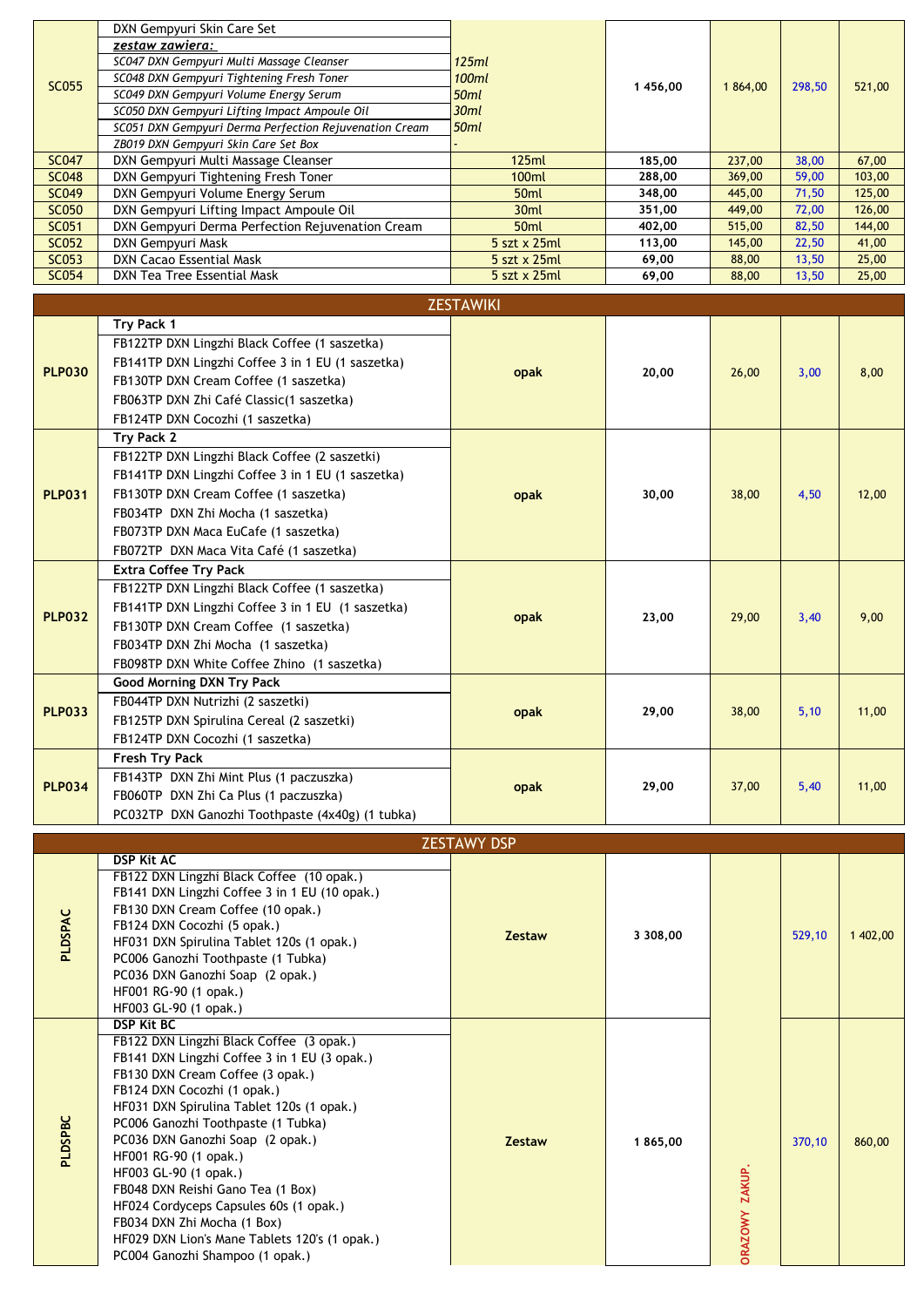| PLDSPCC               | <b>DSP Kit CC</b><br>FB122 DXN Lingzhi Black Coffee (1 opak.)<br>FB141 DXN Lingzhi Coffee 3 in 1 EU (1 opak.)<br>FB130 DXN Cream Coffee (1 opak.)<br>FB124 DXN Cocozhi (1 opak.)<br>HF031 DXN Spirulina Tablet 120s (1 opak.)<br>PC006 Ganozhi Toothpaste (1 Tubka)<br>PC036 DXN Ganozhi Soap (2 opak.)<br>HF002 RG-30 (1 opak.)<br>HF004 GL-30 (1 opak.)                                                                                                                                                                                                                                                                                                                                                     | <b>Zestaw</b>                        | 610,00         | <b>JEDN</b><br>MOŻLIWY TYLKO<br>DXN.     | 112,10 | 277,00   |
|-----------------------|---------------------------------------------------------------------------------------------------------------------------------------------------------------------------------------------------------------------------------------------------------------------------------------------------------------------------------------------------------------------------------------------------------------------------------------------------------------------------------------------------------------------------------------------------------------------------------------------------------------------------------------------------------------------------------------------------------------|--------------------------------------|----------------|------------------------------------------|--------|----------|
| PLDSPA1C              | <b>DSP Kit A1C</b><br>FB121 DXN Spica Tea (1 opak.)<br>FB141 DXN Lingzhi Coffee 3 in 1 EU (1 opak.)<br>FB125 DXN Spirulina Cereal (1 opak.)<br>FB048 DXN Reishi Gano Tea (1 opak.)<br>FB122 DXN Lingzhi Black Coffee (1 opak.)<br>FB143 DXN Zhi Mint Plus (1 opak.)<br>FB130 DXN Cream Coffee (1 opak.)<br>HF003 GL-90 (2 opak.)<br>HF001 RG-90 (2 opak.)<br>HF024 Cordyceps Capsules 60s (2 opak.)<br>HF029 DXN Lion's Mane Tablets 120's (2 opak.)<br>HF031 DXN Spirulina Tablet 120s (2 opak.)<br>HF038 DXN Spirulina Tablets 500s (1 opak.)<br>HF040 Reishi Mushroom Powder 22g (2 opak.)<br>PC007 Gano Massage Oil (1 opak.)<br>PC036 DXN Ganozhi Soap (2 opak.)<br>PC032 DXN Ganozhi Toothpaste (4x40g) | <b>Zestaw</b>                        | 2816,00        | NOWOWSTĘPUJĄCYCH DO<br>ZESTAWY TYLKO DLA | 668,50 | 1 402,00 |
| PLDSPB1B              | <b>DSP Kit B1B</b><br>FB048 DXN Reishi Gano Tea (1 Box)<br>FB122 DXN Lingzhi Black Coffee (1 opak.)<br>FB130 DXN Cream Coffee (1 opak.)<br>HF003 GL-90 (2 opak.)<br>HF001 RG-90 (2 opak.)<br>HF024 Cordyceps Capsules 60s (1 opak.)<br>HF029 DXN Lion's Mane Tablets 120's (1 opak.)<br>HF031 DXN Spirulina Tablet 120s (2 opak.)<br>HF040 Reishi Mushroom Powder 22g (2 opak.)<br>PC036 DXN Ganozhi Soap (2 opak.)<br>PC032 DXN Ganozhi Toothpaste (4x40g)                                                                                                                                                                                                                                                   | <b>Zestaw</b>                        | 1 654,00       |                                          | 392,40 | 858,00   |
| PLDSPC <sub>1A</sub>  | <b>DSP Kit C1A</b><br>FB048 DXN Reishi Gano Tea (1 opak.)<br>HF003 GL-90 (1 opak.)<br>HF001 RG-90 (1 opak.)<br>HF031 DXN Spirulina Tablet 120s (1 opak.)<br>PC032 DXN Ganozhi Toothpaste (4x40g)                                                                                                                                                                                                                                                                                                                                                                                                                                                                                                              | <b>Zestaw</b>                        | 546,00         |                                          | 121,30 | 278,00   |
|                       |                                                                                                                                                                                                                                                                                                                                                                                                                                                                                                                                                                                                                                                                                                               | PRODUKTY BEZ PUNKTÓW PV              |                |                                          |        |          |
| P0124                 | Dato' Dr. Lim Siow Jin- My Journey with DXN- po angielsku                                                                                                                                                                                                                                                                                                                                                                                                                                                                                                                                                                                                                                                     | <b>Książka</b>                       | 48,00          |                                          |        |          |
| Y2002                 | Dato' Dr. Lim Siow Jin- My Journey with DXN - po polsku                                                                                                                                                                                                                                                                                                                                                                                                                                                                                                                                                                                                                                                       | <b>Książka</b>                       | 61,00          |                                          |        | 18,00    |
| P2058                 | DXN Cordyceps & Lion's Mane Tablet Booklet - PLD                                                                                                                                                                                                                                                                                                                                                                                                                                                                                                                                                                                                                                                              | <b>Broszurka</b>                     | 8,00           |                                          |        |          |
| P2142<br>P2143        | DXN Cosmetics Academy Program Manual Gempyuri Ser.PL<br>DXN Cosmetics Academy Program Manual Miracle Series PL                                                                                                                                                                                                                                                                                                                                                                                                                                                                                                                                                                                                | <b>Broszurka</b><br><b>Broszurka</b> | 8,00<br>9,00   |                                          |        |          |
| P2104                 | European Products Catalogue - po polsku                                                                                                                                                                                                                                                                                                                                                                                                                                                                                                                                                                                                                                                                       | <b>Book</b>                          | 12,00          |                                          |        |          |
| P2105                 | European Products Catalogue - po polsku (zestaw 5 szt.)                                                                                                                                                                                                                                                                                                                                                                                                                                                                                                                                                                                                                                                       | Set                                  | 57,00          |                                          |        |          |
| P2056                 | New Ganoderma Booklet - PLD                                                                                                                                                                                                                                                                                                                                                                                                                                                                                                                                                                                                                                                                                   | <b>Broszurka</b>                     | 6,00           |                                          |        |          |
| P2057                 | Spirulina Booklet - PLD                                                                                                                                                                                                                                                                                                                                                                                                                                                                                                                                                                                                                                                                                       | <b>Broszurka</b>                     | 7,00           |                                          |        |          |
| P2160                 | Zasady etyki DXN                                                                                                                                                                                                                                                                                                                                                                                                                                                                                                                                                                                                                                                                                              | <b>Broszurka</b>                     | 15,00          |                                          |        |          |
| C2081                 | Broszury o produktach PL (mała) (10 sztuk)                                                                                                                                                                                                                                                                                                                                                                                                                                                                                                                                                                                                                                                                    | Broszurki zestaw                     | 15,00          |                                          |        |          |
| S0003                 | Car Sticker Oval                                                                                                                                                                                                                                                                                                                                                                                                                                                                                                                                                                                                                                                                                              | szt                                  | 3,00           |                                          |        |          |
| S0005<br>S0019        | Collar Pin<br>Dry Gano                                                                                                                                                                                                                                                                                                                                                                                                                                                                                                                                                                                                                                                                                        | szt<br>szt                           | 13,00<br>34,00 |                                          | 0      |          |
| S0079                 | Display Gano                                                                                                                                                                                                                                                                                                                                                                                                                                                                                                                                                                                                                                                                                                  | szt                                  | 36,00          |                                          |        |          |
| S0068B                | DXN Key Chain Ceramic Gano (B)                                                                                                                                                                                                                                                                                                                                                                                                                                                                                                                                                                                                                                                                                | szt                                  | 24,00          |                                          |        |          |
| S0069S                | DXN Key Chain Ceramic Gano (S)                                                                                                                                                                                                                                                                                                                                                                                                                                                                                                                                                                                                                                                                                | szt                                  | 21,00          |                                          |        |          |
| S2009                 | DXN Non-Wooven Bag                                                                                                                                                                                                                                                                                                                                                                                                                                                                                                                                                                                                                                                                                            | szt                                  | 10,00          | - proszę pytać o dostępność              |        |          |
| S0028                 | <b>DXN Tie</b>                                                                                                                                                                                                                                                                                                                                                                                                                                                                                                                                                                                                                                                                                                | szt                                  | 51,00          |                                          |        |          |
| S2001<br><b>S2002</b> | DXN T-Shirt (One World One Market)-Female<br>DXN T-Shirt (One World One Market)-Male                                                                                                                                                                                                                                                                                                                                                                                                                                                                                                                                                                                                                          | szt<br>szt                           | 62,00<br>65,00 |                                          |        |          |
| S0060                 | Ganoderma Badge (Healthy way to a Wealthy Life - Ask me H                                                                                                                                                                                                                                                                                                                                                                                                                                                                                                                                                                                                                                                     | szt                                  | 21,00          |                                          |        |          |
| S0063                 | Ganoderma Badge (Small)                                                                                                                                                                                                                                                                                                                                                                                                                                                                                                                                                                                                                                                                                       | szt                                  | 15,00          | na zamówienie                            |        |          |
| S0014                 | Ganoderma Key Chain                                                                                                                                                                                                                                                                                                                                                                                                                                                                                                                                                                                                                                                                                           | szt                                  | 17,00          |                                          |        |          |
|                       |                                                                                                                                                                                                                                                                                                                                                                                                                                                                                                                                                                                                                                                                                                               |                                      |                |                                          |        |          |